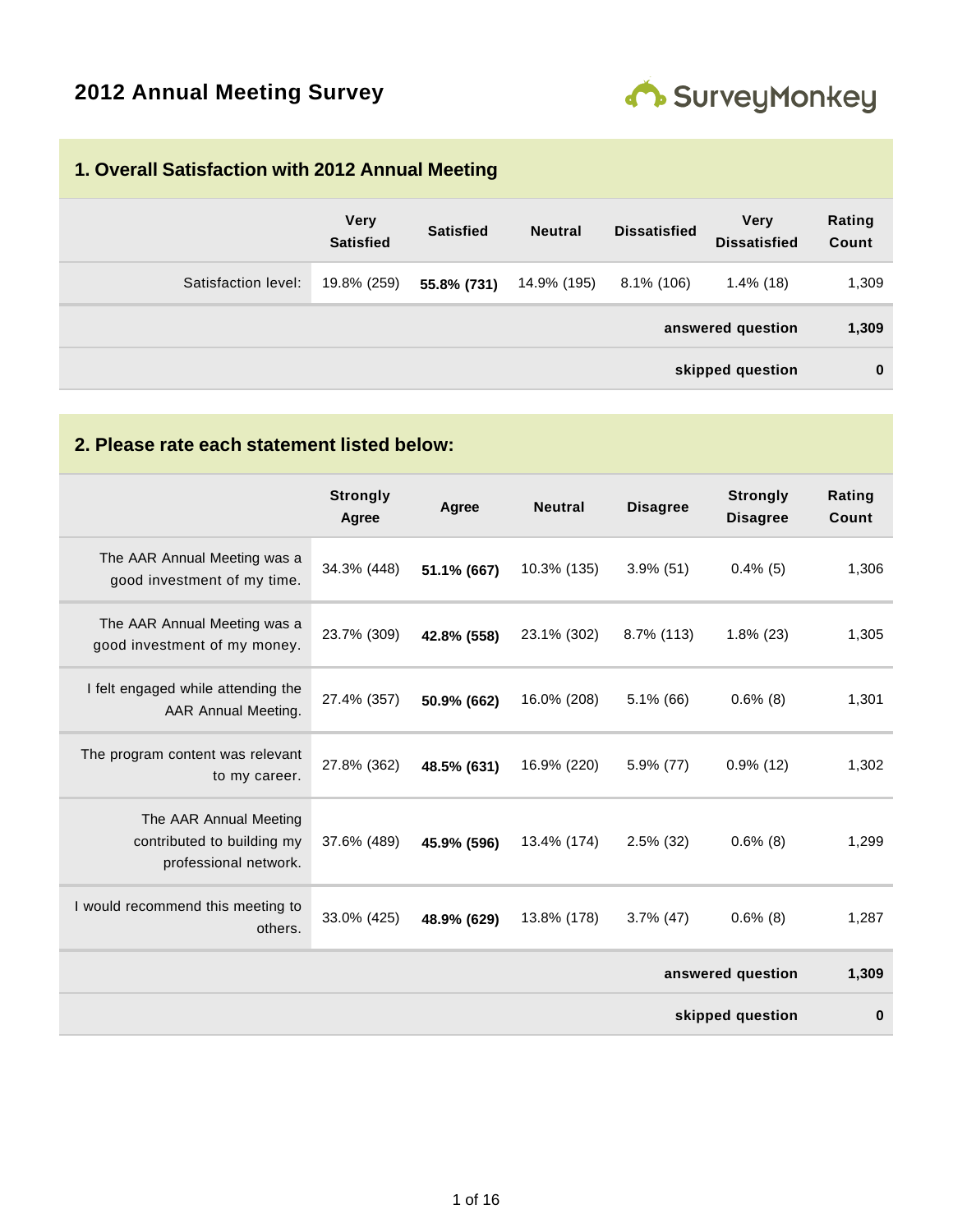#### **3. What were your reasons for attending the 2012 Annual Meeting? (check all that apply).**

|                            | <b>Response</b><br><b>Percent</b> | <b>Response</b><br>Count |
|----------------------------|-----------------------------------|--------------------------|
| To present in a session    | 42.7%                             | 555                      |
| To attend a session        | 68.3%                             | 888                      |
| Professional development   | 61.2%                             | 796                      |
| Networking with colleagues | 83.6%                             | 1,088                    |
| To find a job              | 12.4%                             | 161                      |
| To fill a job position     | 4.9%                              | 64                       |
| To visit the Exhibit Hall  | 41.3%                             | 537                      |
| To meet with a publisher   | 27.3%                             | 355                      |
|                            | Other (please specify)            | 121                      |
|                            | answered question                 | 1,301                    |
|                            | skipped question                  | 8                        |

# **4. How many days did you attend this year's Annual Meeting?**

|              | Response<br><b>Percent</b> | <b>Response</b><br>Count |
|--------------|----------------------------|--------------------------|
| $\mathbf{1}$ | Γ<br>1.8%                  | 24                       |
| $\sqrt{2}$   | 14.5%                      | 190                      |
| $\mathbf{3}$ | 37.5%                      | 491                      |
| 4 or more    | 46.1%                      | 604                      |
|              | answered question          | 1,309                    |
|              | skipped question           | $\bf{0}$                 |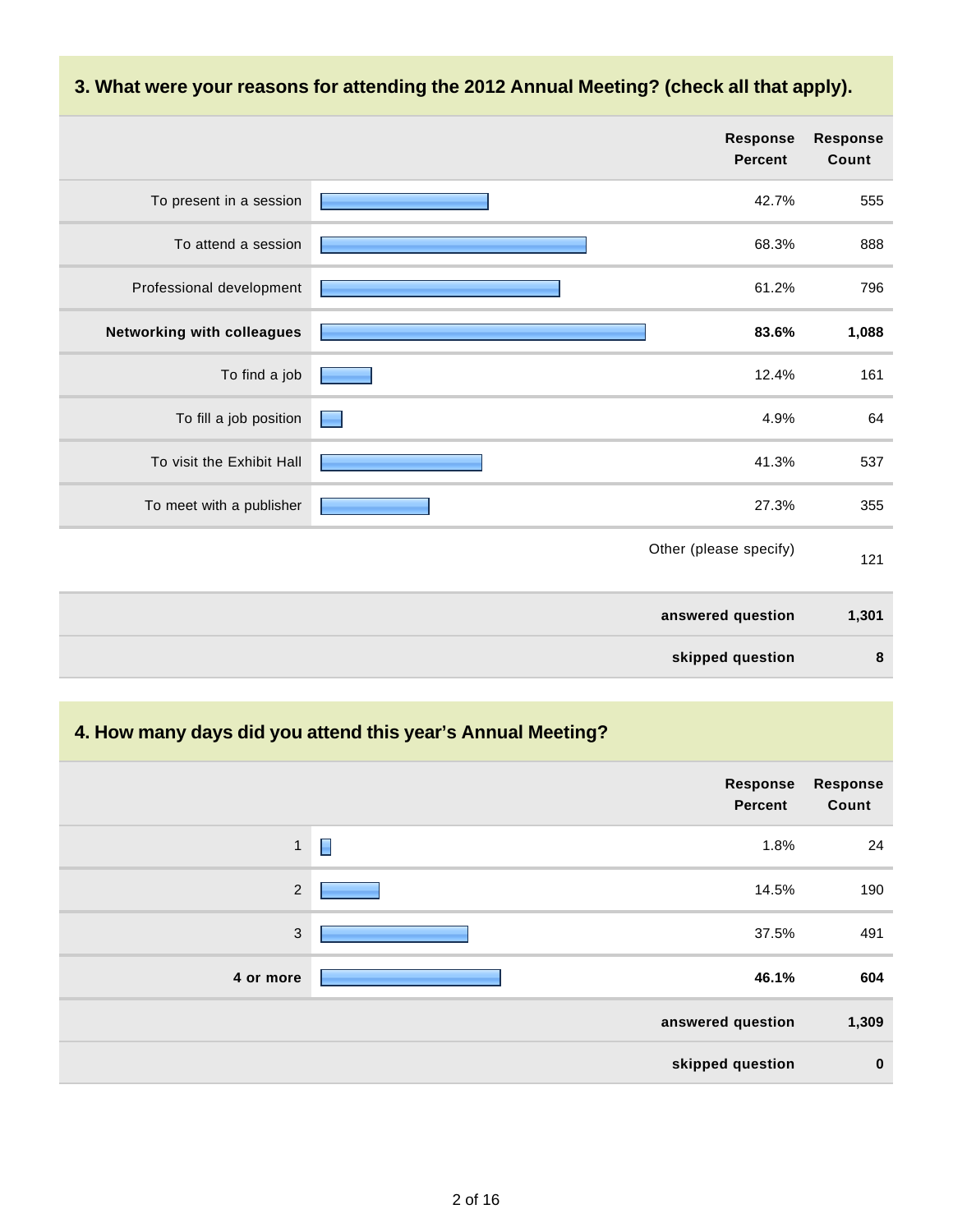



# **6. General comments about the 2012 AAR Annual Meeting**

|                   | Response<br>Count |
|-------------------|-------------------|
|                   | 823               |
| answered question | 823               |
| skipped question  | 486               |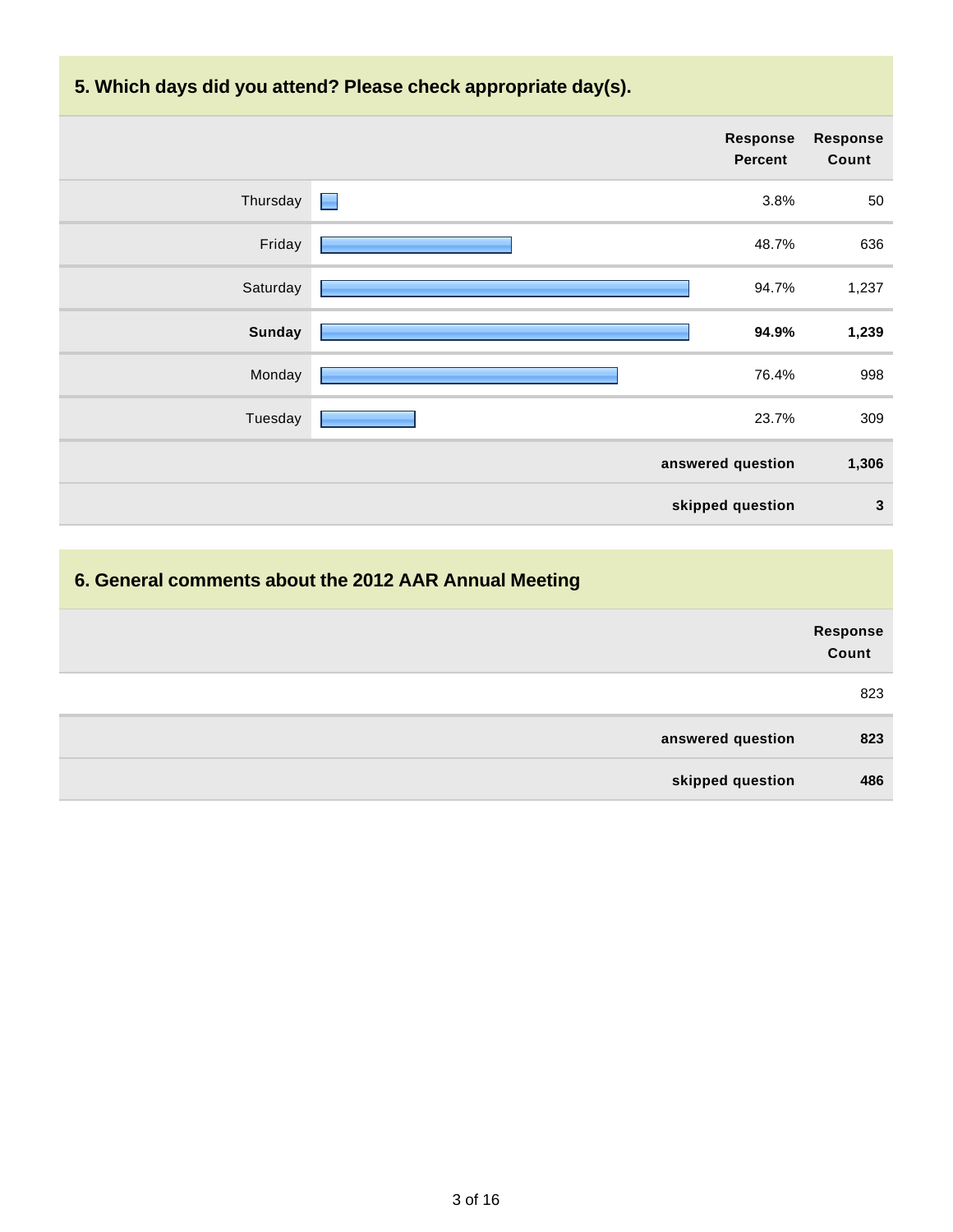### **7. Do you plan to attend the 2013 Annual Meetings of the AAR and SBL in Baltimore, MD?**

| <b>Response</b><br>Count | Response<br><b>Percent</b>  |            |
|--------------------------|-----------------------------|------------|
| 870                      | 66.7%                       | Yes        |
| 78                       | 6.0%                        | No         |
| 356                      | 27.3%                       | Don't know |
| 174                      | If no, what is your reason? |            |
| 1,304                    | answered question           |            |
| $5\phantom{1}$           | skipped question            |            |

# **8. Were you a first-time attendee of the AAR Annual Meeting?**

|           | Response<br><b>Percent</b> | Response<br>Count |
|-----------|----------------------------|-------------------|
| Yes       | 15.2%                      | 199               |
| <b>No</b> | 84.8%                      | 1,110             |
|           | answered question          | 1,309             |
|           | skipped question           | $\mathbf 0$       |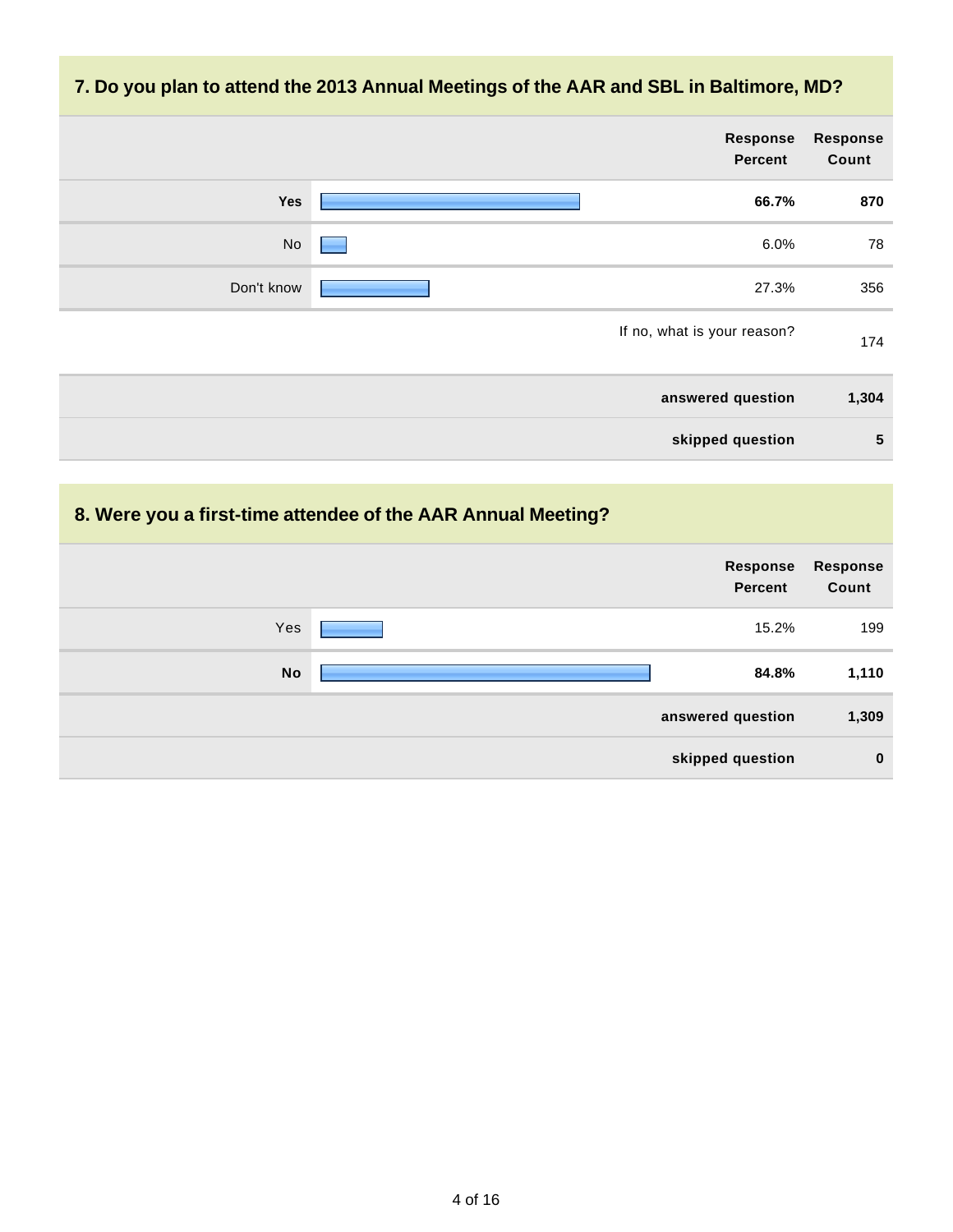### **9. Please identify the number of new professional contacts made within your area of specialty at this year's Annual Meeting:**

|                | <b>Response</b><br><b>Percent</b> | <b>Response</b><br>Count |
|----------------|-----------------------------------|--------------------------|
| $\mathbf 0$    | 9.2%                              | 121                      |
| $\mathbf{1}$   | 9.8%                              | 128                      |
| $\sqrt{2}$     | 22.3%                             | 292                      |
| $\sqrt{3}$     | 20.1%                             | 263                      |
| $\overline{4}$ | 9.6%                              | 126                      |
| 5 or more      | 29.0%                             | 379                      |
|                | answered question                 | 1,309                    |
|                | skipped question                  | $\mathbf 0$              |

**10. Please identify the number of professional colleagues within your area of specialty with whom you re-connected at this year's Annual Meeting:**

|                  | Response<br>Percent | <b>Response</b><br>Count |
|------------------|---------------------|--------------------------|
| $\boldsymbol{0}$ | 4.7%                | 62                       |
| $\mathbf{1}$     | 4.7%                | 61                       |
| $\overline{2}$   | 8.9%                | 116                      |
| $\sqrt{3}$       | 7.1%                | 93                       |
| $\overline{4}$   | 5.7%                | 75                       |
| 5 or more        | 68.9%               | 902                      |
|                  | answered question   | 1,309                    |
|                  | skipped question    | $\bf{0}$                 |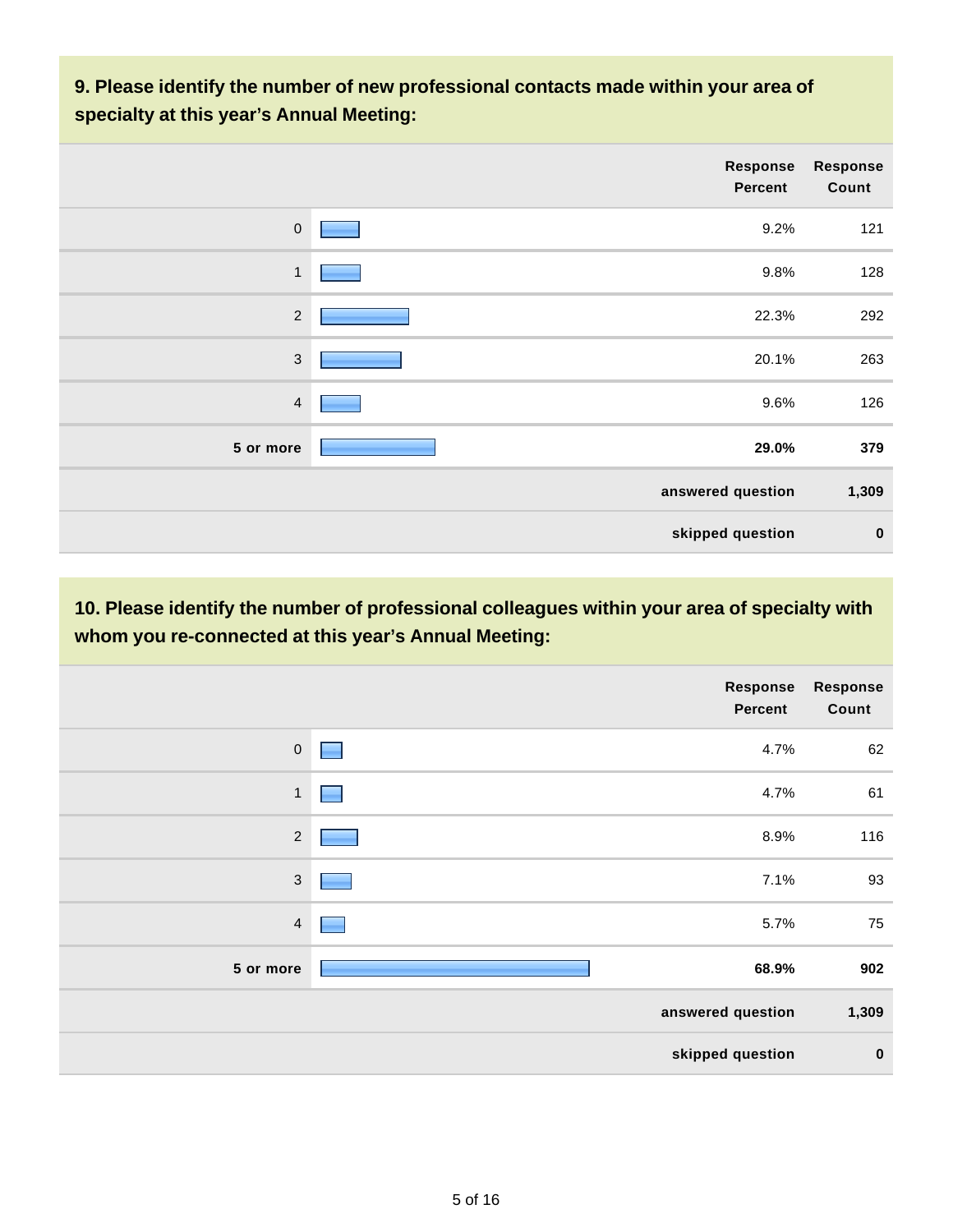**11. Do you intend to follow-up with any of these colleagues in the weeks/months following the Annual Meeting?**

| Response<br>Count | Response<br><b>Percent</b> |   |          |
|-------------------|----------------------------|---|----------|
| 1,111             | 84.9%                      |   | Yes      |
| 40                | 3.1%                       | Н | No       |
| 158               | 12.1%                      |   | Not sure |
| 1,309             | answered question          |   |          |
| $\mathbf 0$       | skipped question           |   |          |

**12. Did one aspect of the meeting (e.g., a certain session, workshop, or event) influence your decision to attend the meeting? If so, which event?**

|                   | Response<br>Count |
|-------------------|-------------------|
|                   | 522               |
| answered question | 522               |
| skipped question  | 787               |

**13. Were you exposed to new, thought-provoking, or inspirational ideas at this year's Annual Meeting?**

|           | Response<br>Percent | <b>Response</b><br>Count |
|-----------|---------------------|--------------------------|
| Yes       | 79.6%               | 1,011                    |
| <b>No</b> | 20.4%               | 259                      |
|           | answered question   | 1,270                    |
|           | skipped question    | 39                       |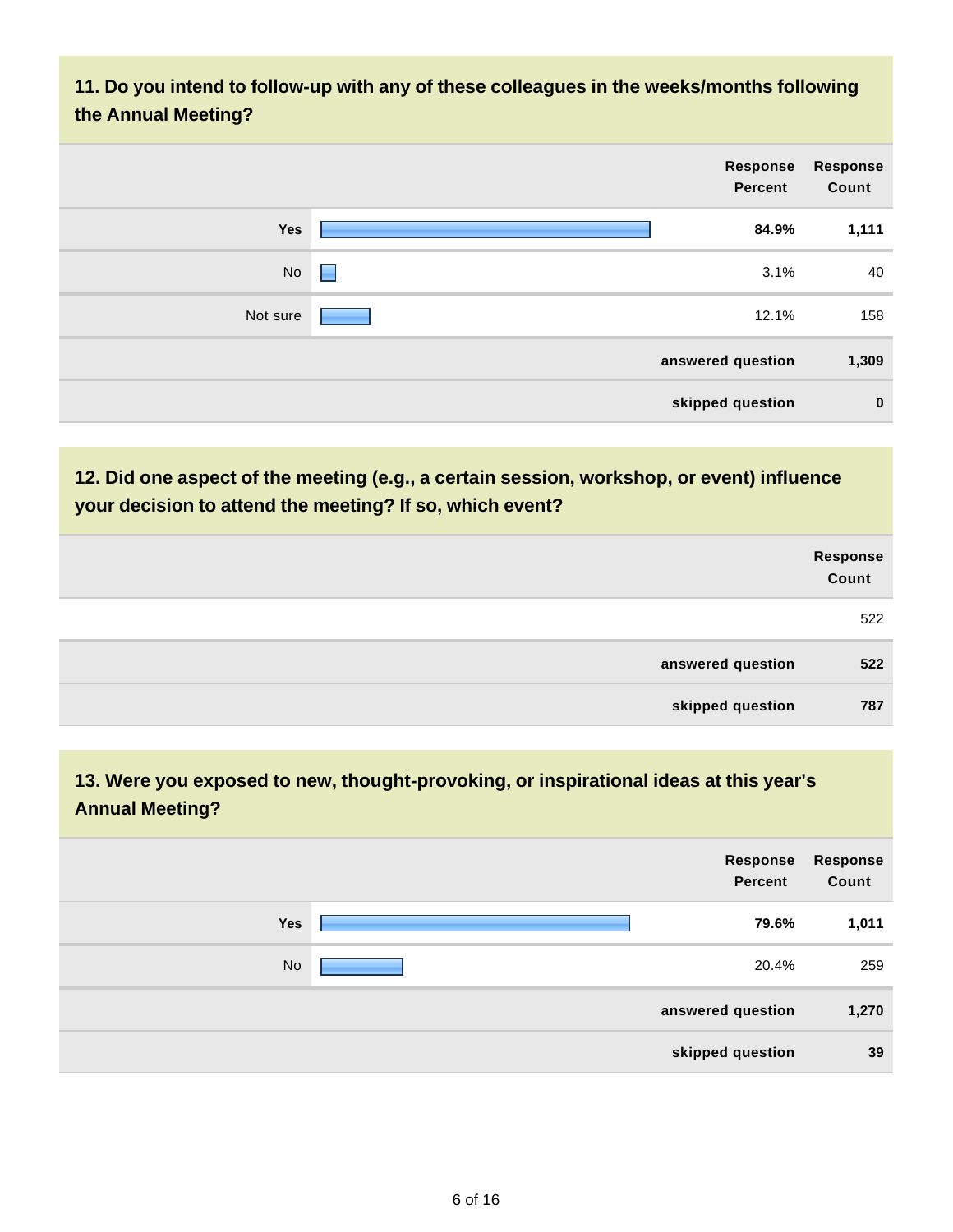#### **14. Will you be able to apply these ideas to your teaching and/or research?**

|          | Response<br>Percent | Response<br>Count |
|----------|---------------------|-------------------|
| Yes      | 68.6%               | 845               |
| No       | 9.9%                | 122               |
| Not sure | 21.4%               | 264               |
|          | answered question   | 1,231             |
|          | skipped question    | 78                |

# **15. What new topics would you like to see highlighted at the next AAR Annual Meeting?**

|                   | Response<br>Count |
|-------------------|-------------------|
|                   | 412               |
| answered question | 412               |
| skipped question  | 897               |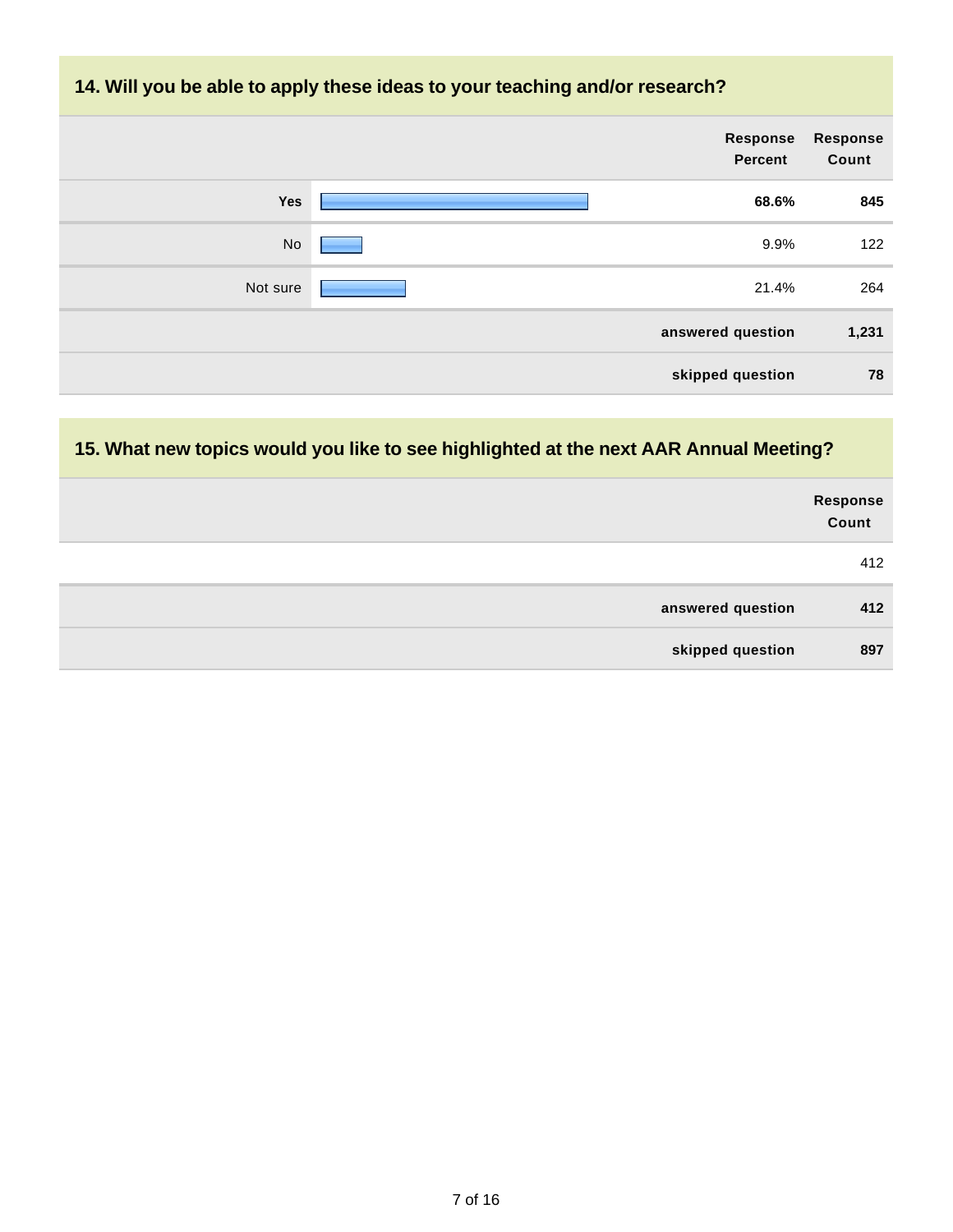**16. PROGRAMMING: Please indicate your satisfaction with the following programmatic aspects of the Annual Meeting:**

|                                                   | <b>Very</b><br><b>Satisfied</b> | <b>Satisfied</b> | <b>Neutral</b> | <b>Dissatisfied</b> | Very<br><b>Dissatisfied</b> | <b>Did</b><br><b>Not</b><br><b>Use</b> | Rating<br>Count |
|---------------------------------------------------|---------------------------------|------------------|----------------|---------------------|-----------------------------|----------------------------------------|-----------------|
| <b>Overall Quality of Sessions</b>                | 19.2%<br>(244)                  | 56.7%<br>(720)   | 15.9%<br>(202) | $6.1\%$ (77)        | $0.5\%$ (6)                 | 1.6%<br>(20)                           | 1,269           |
| Opportunity to Network with<br>Friends/Colleagues | 35.5%<br>(452)                  | 48.9%<br>(622)   | 9.8%<br>(125)  | $3.9\%$ (49)        | $1.2\%$ (15)                | 0.7%<br>(9)                            | 1,272           |
| <b>Plenary Sessions</b>                           | 5.6%<br>(70)                    | 17.0%<br>(212)   | 12.7%<br>(158) | 2.3% (29)           | $0.7\%$ (9)                 | 61.6%<br>(768)                         | 1,246           |
| <b>Arts Series Events</b>                         | 2.3%<br>(29)                    | 6.3%<br>(78)     | 8.0%<br>(99)   | $0.8\%$ (10)        | $0.2\%$ (2)                 | 82.4%<br>(1,022)                       | 1,240           |
| Films                                             | 2.2%<br>(27)                    | 5.7%<br>(71)     | 7.4%<br>(91)   | $0.3\%$ (4)         | $0.2\%$ (2)                 | 84.2%<br>(1,043)                       | 1,238           |
| <b>Tours</b>                                      | 1.9%<br>(23)                    | 2.7%<br>(33)     | 7.0%<br>(87)   | $0.3\%$ (4)         | $0.2\%$ (3)                 | 87.9%<br>(1,091)                       | 1,241           |
| Preconference Workshops                           | 7.9%<br>(98)                    | 8.3%<br>(102)    | 6.9%<br>(85)   | $0.7\%$ (9)         | $0.1\%$ (1)                 | 76.1%<br>(938)                         | 1,233           |
| Friday Night Welcome Reception                    | 1.7%<br>(21)                    | 4.5%<br>(55)     | 7.1%<br>(87)   | $0.9\%$ (11)        | $0.4\%$ (5)                 | 85.4%<br>(1,048)                       | 1,227           |
| <b>Employment Center</b>                          | 3.4%<br>(42)                    | 7.4%<br>(91)     | 7.9%<br>(97)   | $1.0\%$ (12)        | $0.4\%$ (5)                 | 80.0%<br>(986)                         | 1,233           |
| Open Ballroom for Self-organizing<br>Groups       | 1.0%<br>(12)                    | 4.0%<br>(49)     | 6.1%<br>(75)   | $0.1\%$ (1)         | $0.1\%$ (1)                 | 88.7%<br>(1,085)                       | 1,223           |

If you responded with dissatisfaction to any of the above points, please use the box below to share any additional thoughts or suggest areas for improvement. 46

**answered question 1,279 skipped question 30**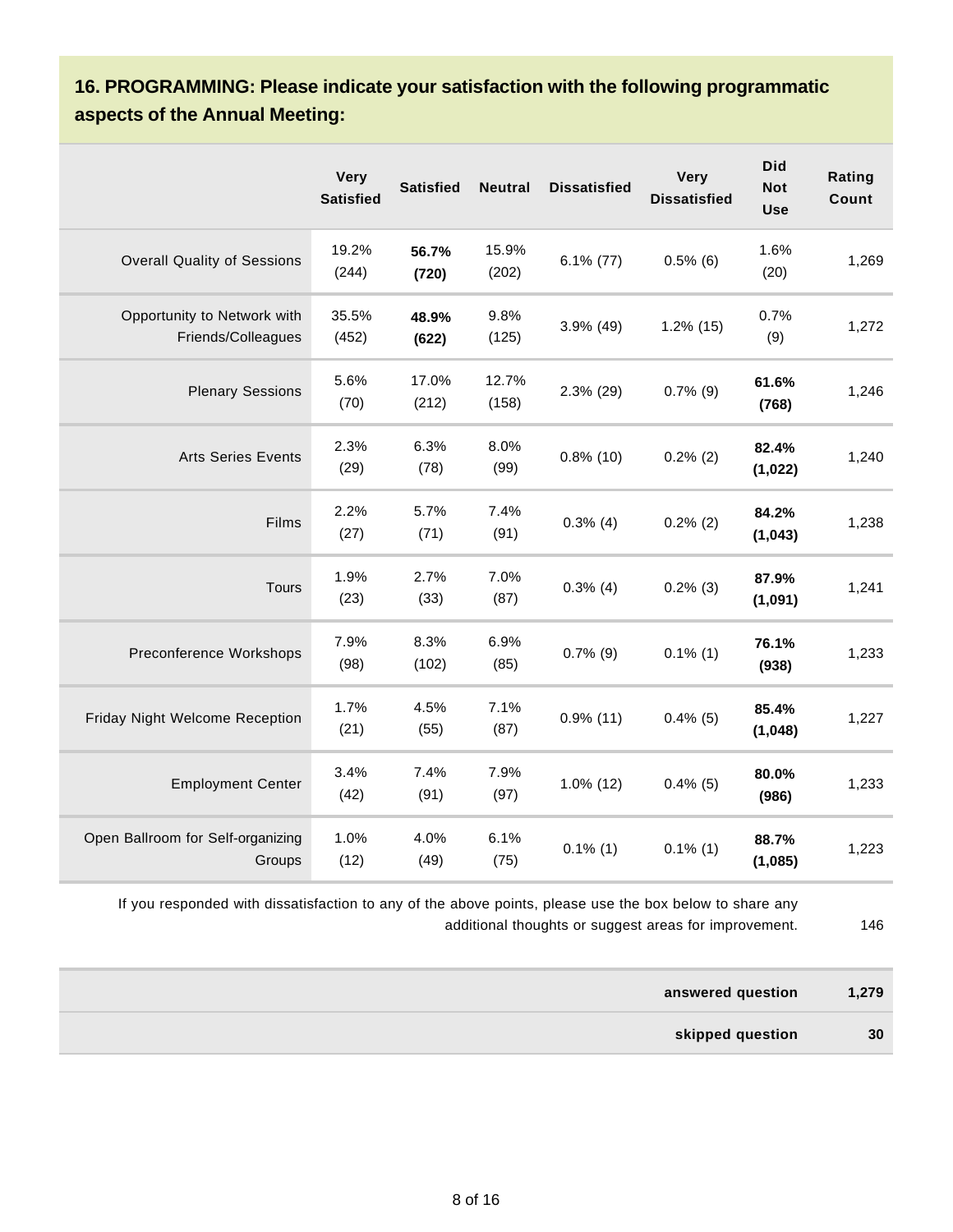#### **17. What is your opinion of the length of regular AAR sessions (2.5 hours)?**

|                    | Response<br><b>Percent</b> | <b>Response</b><br>Count |
|--------------------|----------------------------|--------------------------|
| Much too long      | 6.5%<br><b>Contract</b>    | 83                       |
| A little too long  | 44.6%                      | 566                      |
| <b>About right</b> | 47.6%                      | 605                      |
| A little too short | Π<br>1.3%                  | 16                       |
| Much too short     | 0.0%                       | $\pmb{0}$                |
|                    | answered question          | 1,270                    |
|                    | skipped question           | 39                       |

# **18. What is your opinion of the length of Sunday afternoon AAR sessions (90 minutes)?**

|                    |                | Response<br><b>Percent</b> | <b>Response</b><br>Count |
|--------------------|----------------|----------------------------|--------------------------|
| Much too long      | $\blacksquare$ | 0.2%                       | 3                        |
| A little too long  | П              | 1.5%                       | 18                       |
| <b>About right</b> |                | 73.5%                      | 886                      |
| A little too short |                | 22.0%                      | 265                      |
| Much too short     | H              | 2.7%                       | 33                       |
|                    |                | answered question          | 1,205                    |
|                    |                | skipped question           | 104                      |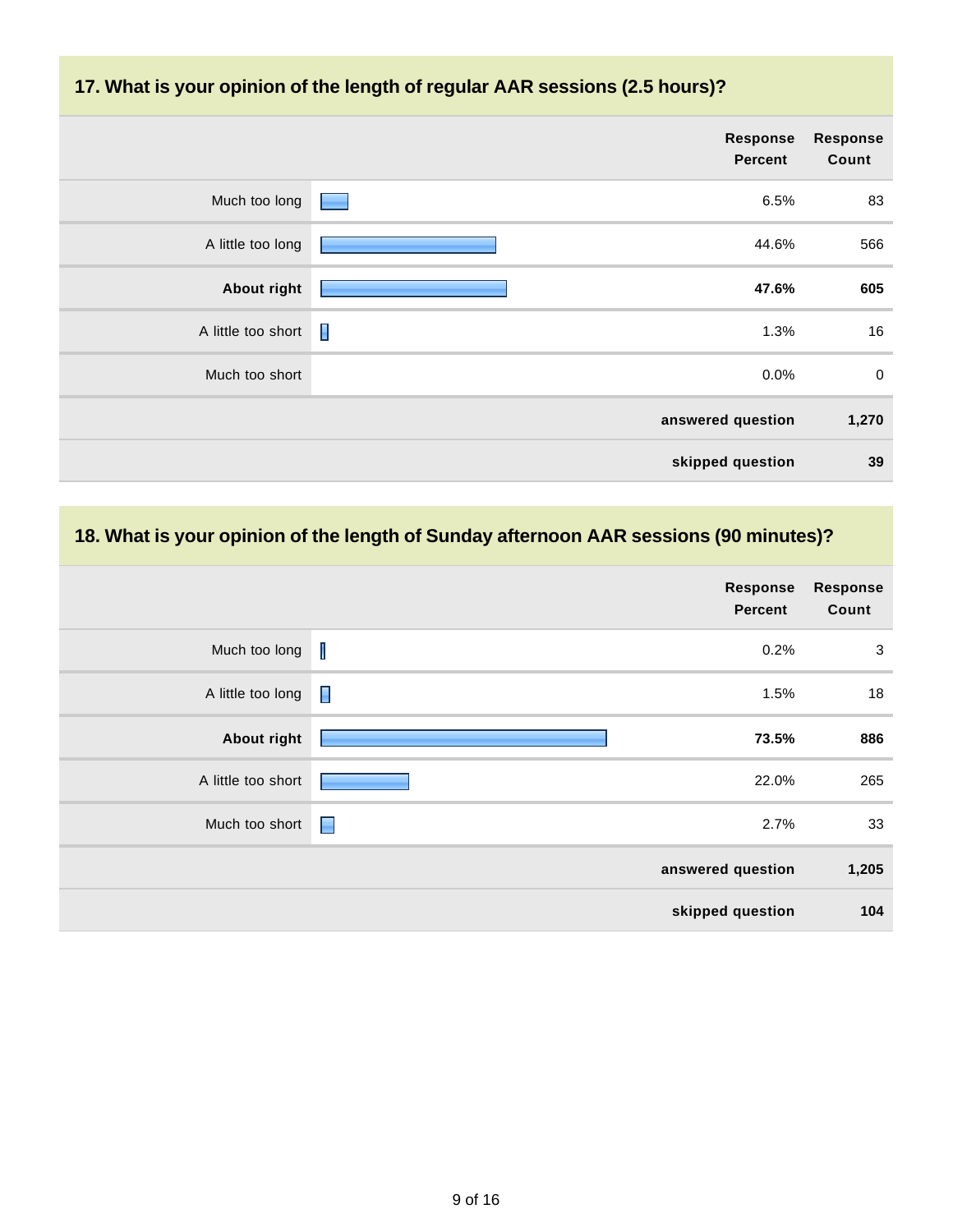

#### **20. Did you visit the Exhibit Hall at the Annual Meeting?**

|           | Response<br><b>Percent</b> | Response<br>Count |
|-----------|----------------------------|-------------------|
| Yes       | 91.3%                      | 1,171             |
| <b>No</b> | 8.7%                       | 112               |
|           | answered question          | 1,283             |
|           | skipped question           | 26                |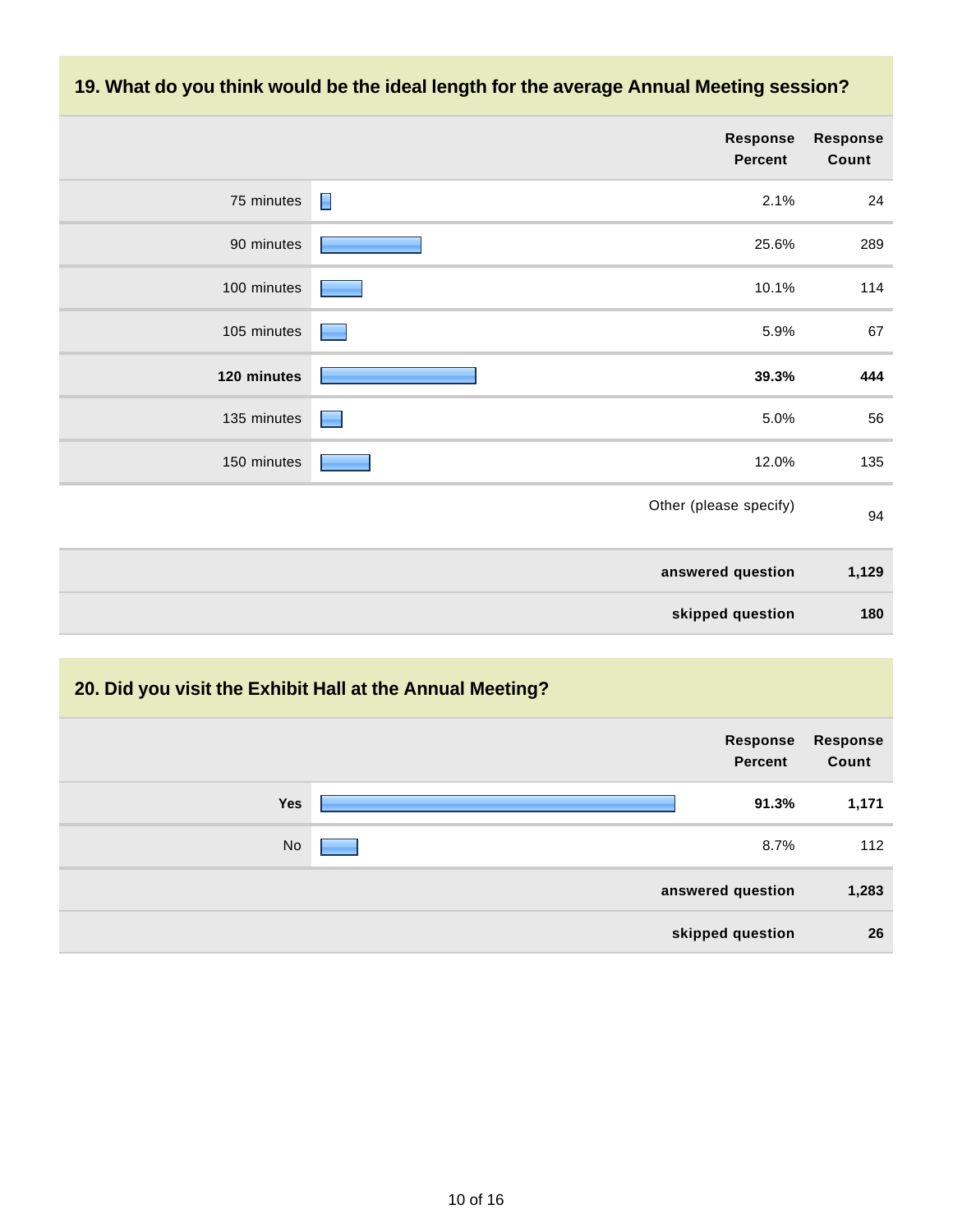### **21. Approximately how many total hours did you spend in the Exhibit Hall during the meeting?**

|                | Response<br><b>Percent</b> | <b>Response</b><br>Count |
|----------------|----------------------------|--------------------------|
| $\mathsf{O}$   | 9.2%                       | 117                      |
| $\mathbf{1}$   | 28.3%                      | 360                      |
| $\mathbf{2}$   | 30.1%                      | 383                      |
| $\mathfrak{Z}$ | 16.9%                      | 215                      |
| $\overline{4}$ | 9.0%                       | 114                      |
| 5 or more      | 6.6%                       | 84                       |
|                | answered question          | 1,273                    |
|                | skipped question           | 36                       |

#### **22. How many purchases did you make in the Exhibit Hall?**

|                | Response<br><b>Percent</b> | <b>Response</b><br>Count |
|----------------|----------------------------|--------------------------|
| $\mathbf 0$    | 44.2%                      | 559                      |
| $\mathbf{1}$   | 12.0%                      | 152                      |
| $\sqrt{2}$     | 10.9%                      | 138                      |
| $\sqrt{3}$     | 9.0%                       | 114                      |
| $\overline{4}$ | 6.6%                       | 83                       |
| 5 or more      | 17.4%                      | 220                      |
|                | answered question          | 1,266                    |
|                | skipped question           | 43                       |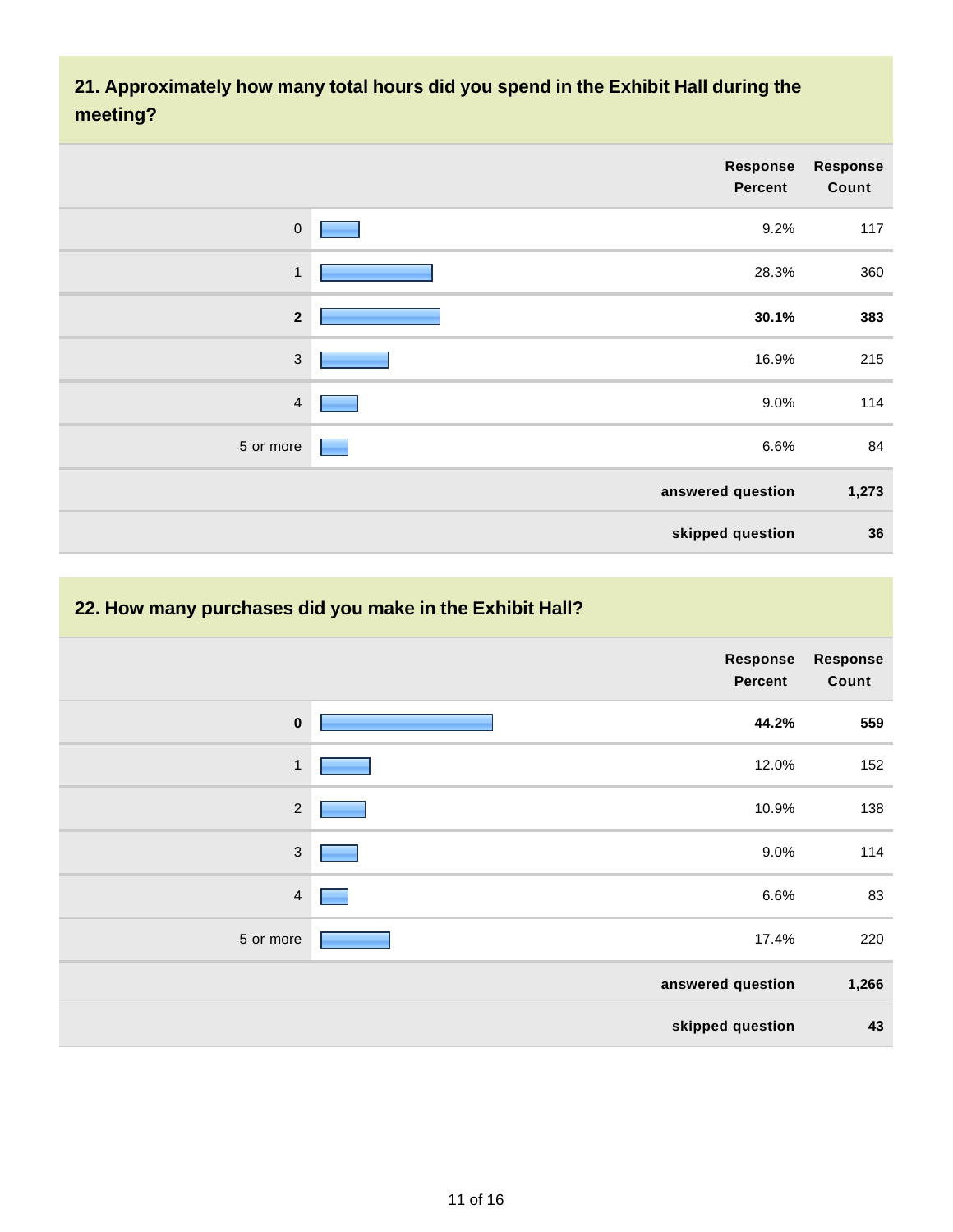# **23. Are you satisfied with the Exhibit Hall hours? (Saturday-Monday, 8:30 am-5:30 pm, and Tuesday, 8:00 am-12:00 pm)**

| <b>Response</b><br>Count | Response<br><b>Percent</b>                      |     |
|--------------------------|-------------------------------------------------|-----|
| 1,025                    | 83.6%                                           | Yes |
| 201                      | 16.4%                                           | No  |
| 210                      | If no, please provide additional feedback here: |     |
| 1,226                    | answered question                               |     |
| 83                       | skipped question                                |     |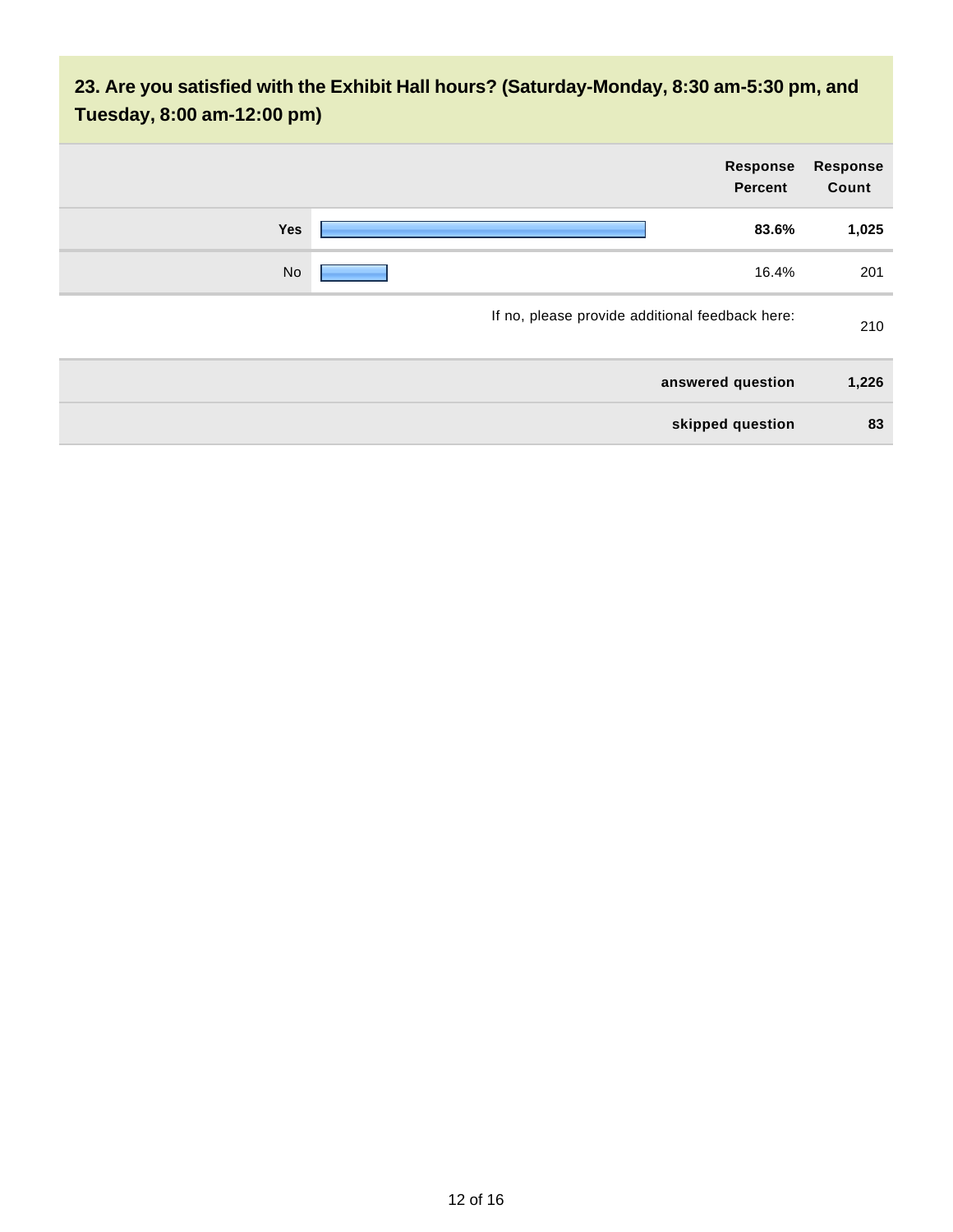**24. LOGISTICS: Please indicate your satisfaction with the following logistical aspects of the Annual Meeting:**

|                                      | <b>Very</b><br><b>Satisfied</b> | <b>Satisfied</b> | <b>Neutral</b> | <b>Dissatisfied</b> | <b>Very</b><br><b>Dissatisfied</b> | <b>Did</b><br><b>Not</b><br><b>Use</b> | Rating<br><b>Count</b> |
|--------------------------------------|---------------------------------|------------------|----------------|---------------------|------------------------------------|----------------------------------------|------------------------|
| <b>Pre-registration Process</b>      | 54.2%<br>(692)                  | 39.2%<br>(500)   | 4.0%<br>(51)   | $1.5\%$ (19)        | $0.6\%$ (8)                        | 0.5%<br>(6)                            | 1,276                  |
| Name Badges                          | 50.9%<br>(647)                  | 37.7%<br>(479)   | 5.1%<br>(65)   | $4.8\%$ (61)        | $1.4\%$ (18)                       | 0.2%<br>(2)                            | 1,272                  |
| <b>Onsite Registration Process</b>   | 15.2%<br>(191)                  | 16.3%<br>(205)   | 4.4%<br>(55)   | $1.8\%$ (23)        | $0.6\%$ (7)                        | 61.6%<br>(773)                         | 1,254                  |
| <b>Onsite Registration Hours</b>     | 14.1%<br>(175)                  | 18.2%<br>(225)   | 5.8%<br>(72)   | $0.5\%$ (6)         | $0.2\%$ (2)                        | 61.2%<br>(757)                         | 1,237                  |
| <b>Meeting Room Space</b>            | 18.0%<br>(227)                  | 37.1%<br>(467)   | 13.1%<br>(165) | 14.2% (179)         | 7.9% (99)                          | 9.6%<br>(121)                          | 1,258                  |
| AAR Signage Outside Session<br>Rooms | 28.3%<br>(354)                  | 45.4%<br>(569)   | 13.7%<br>(172) | 5.9% (74)           | $1.6\%$ (20)                       | 5.0%<br>(63)                           | 1,252                  |
| Audio-Visual Equipment               | 16.0%<br>(199)                  | 33.5%<br>(416)   | 10.5%<br>(130) | 4.4% (54)           | 1.5% (19)                          | 34.0%<br>(422)                         | 1,240                  |
| <b>Disability Access</b>             | 2.4%<br>(29)                    | 3.8%<br>(46)     | 6.4%<br>(78)   | $1.9\%$ (23)        | 5.7% (69)                          | 79.9%<br>(974)                         | 1,219                  |
| Availability of Food                 | 5.9%<br>(75)                    | 19.9%<br>(252)   | 17.6%<br>(223) | 27.9% (353)         | 23.7% (300)                        | 4.9%<br>(62)                           | 1,265                  |

If you responded with dissatisfaction to any of the above points, please use the box below to share any additional thoughts or suggest areas for improvement. 681

| answered question | 1,284 |
|-------------------|-------|
| skipped question  | 25    |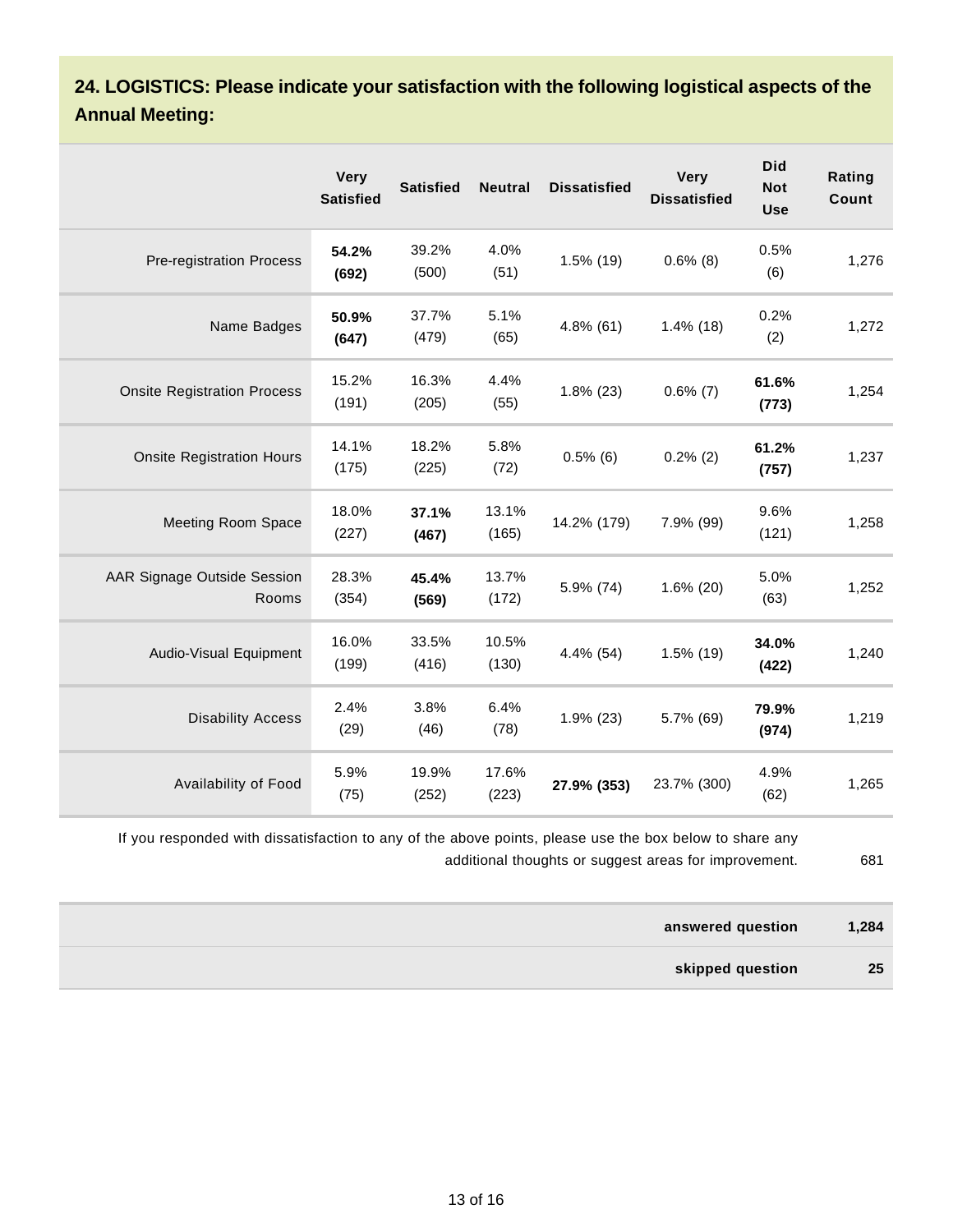### **25. HOUSING: Please indicate your satisfaction with the following logistical aspects of the Annual Meeting:**

|                                 | <b>Very</b><br><b>Satisfied</b> | <b>Satisfied</b> | <b>Neutral</b> | <b>Dissatisfied</b> | <b>Very</b><br><b>Disatisfied</b> | <b>Did Not</b><br><b>Use</b> | Rating<br>Count |
|---------------------------------|---------------------------------|------------------|----------------|---------------------|-----------------------------------|------------------------------|-----------------|
| <b>Housing Process</b>          | 27.8%<br>(353)                  | 34.8%<br>(441)   | 8.8%<br>(112)  | 4.4% (56)           | $1.8\%$ (23)                      | 22.4%<br>(284)               | 1,269           |
| Accessibility Among Hotels      | 13.2%<br>(164)                  | 24.3%<br>(302)   | 13.5%<br>(168) | 15.4% (191)         | 10.9%<br>(136)                    | 22.7%<br>(283)               | 1,244           |
| <b>Hotel Facilities Overall</b> | 24.3%<br>(302)                  | 35.9%<br>(447)   | 12.5%<br>(155) | $5.2\%$ (65)        | $2.1\%$ (26)                      | 20.0%<br>(249)               | 1,244           |

If you responded with dissatisfaction to any of the above points, please use the box below to share any additional thoughts or suggest areas for improvement. 385

| answered question | 1,273 |
|-------------------|-------|
| skipped question  | 36    |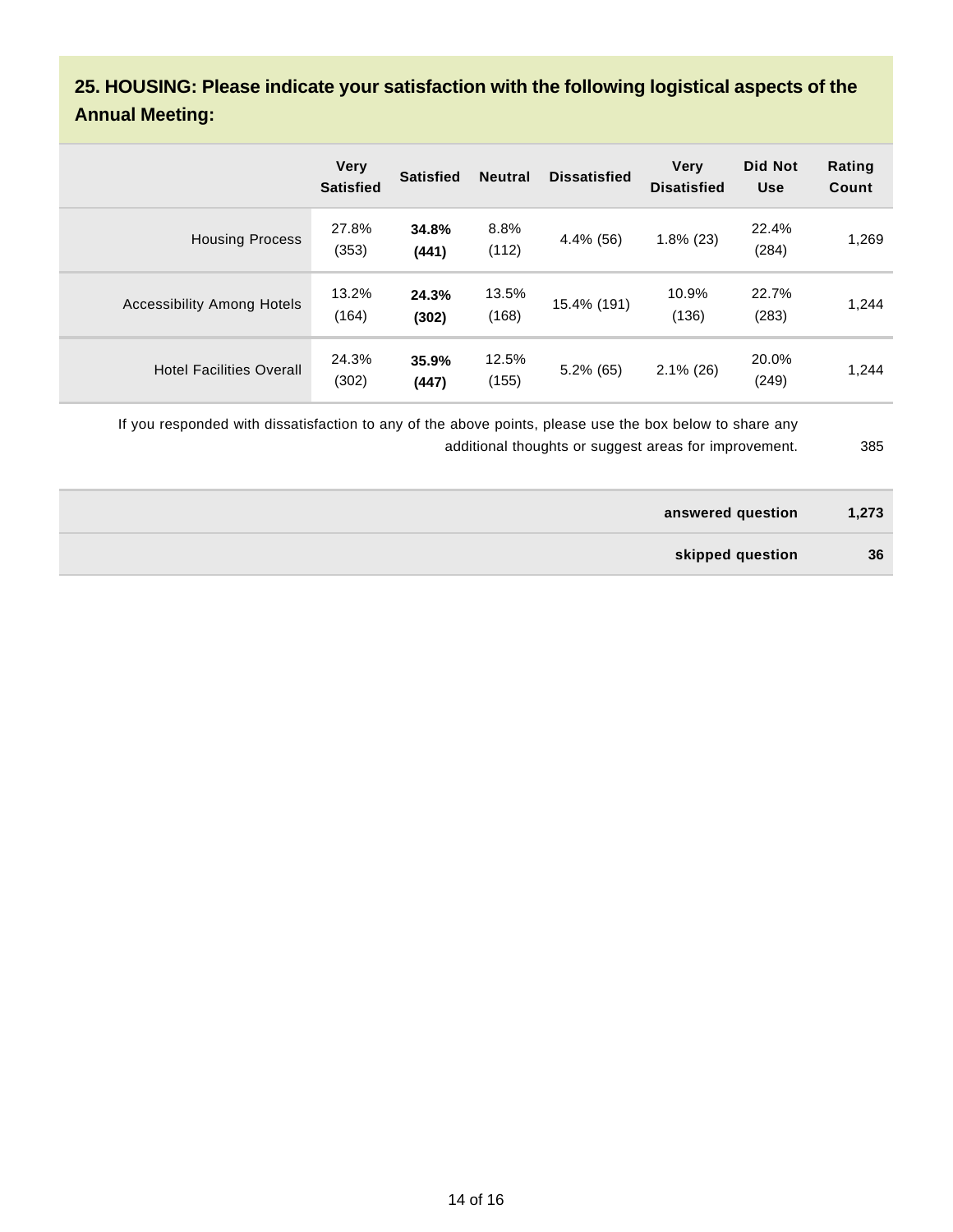# **26. Where did you stay during the Annual Meeting?**

|                                                 | <b>Response</b><br><b>Percent</b> | <b>Response</b><br>Count |
|-------------------------------------------------|-----------------------------------|--------------------------|
| Amalfi                                          | 1.6%                              | $20\,$                   |
| <b>Best Western Grant Park</b>                  | $\blacksquare$<br>2.4%            | 29                       |
| Courtyard Chicago Downtown                      | 0.0%                              | $\pmb{0}$                |
| Essex Inn                                       | $\blacksquare$<br>2.3%            | 28                       |
| Hampton Inn Majestic Theater<br><b>District</b> | 2.2%                              | 27                       |
| Hard Rock                                       | $\blacksquare$<br>2.4%            | $30\,$                   |
| <b>Hilton Chicago</b>                           | 22.2%                             | 274                      |
| Hotel 71                                        | 2.9%<br>$\blacksquare$            | 36                       |
| Hyatt Regency Chicago                           | 4.1%<br>$\Box$                    | 51                       |
| Hyatt Regency McCormick Place                   | 5.1%<br>٠                         | 63                       |
| Inn of Chicago                                  | 2.8%<br>$\blacksquare$            | 35                       |
| <b>JW Marriott</b>                              | 5.1%                              | 63                       |
| Palmer House Hilton                             | 9.1%                              | 112                      |
| Renaissance Blackstone                          | 2.2%<br>E                         | 27                       |
| Renaissance Chicago Downtown                    | 3.5%<br>$\overline{\phantom{0}}$  | 43                       |
| Sax Chicago                                     | 2.4%<br>Е                         | 29                       |
| Silversmith Chicago                             | 2.7%<br>$\blacksquare$            | 33                       |
| W Chicago City Center                           | $\Box$<br>2.8%                    | $35\,$                   |
| Local, did not need hotel                       | 7.0%                              | 86                       |
| Preferred customer at another hotel             | $\blacksquare$<br>0.8%            | $10$                     |
| Found a lower rate at another hotel             | 8.0%                              | 98                       |
| Stayed with friends                             | 8.4%                              | 103                      |